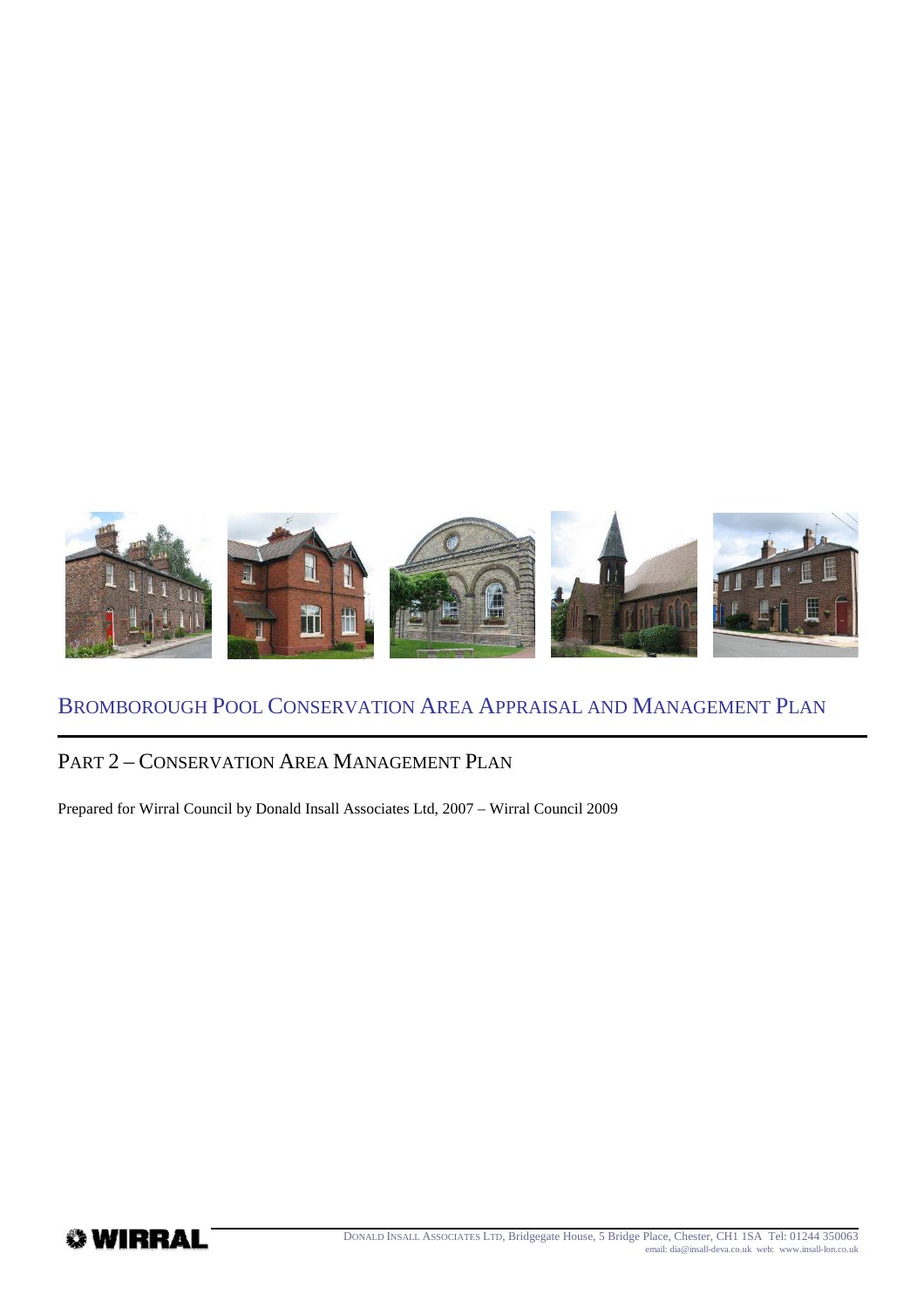### **CONTENTS**

### **PART 2 – CONSERVATION AREA MANAGEMENT PLAN**

- **1.0 SUMMARY OF SPECIAL CHARACTER**
- **2.0 ROLE OF THE MANAGEMENT PLAN AND IMPLEMENTATION**

#### **3.0 ISSUES, POLICIES AND RECOMMENDED ACTIONS**

- 3.1 Unitary Development Plan and Other Existing Planning Policy<br>3.2 New Development and Alteration to Existing Buildings and Sit
- New Development and Alteration to Existing Buildings and Sites
- 3.3 General Guidance and Improvements

#### **4.0 RECOMMENDATIONS FOR BOUNDARY AMENDMENTS AND PROVISION OF ARTICLE 4 DIRECTIONS**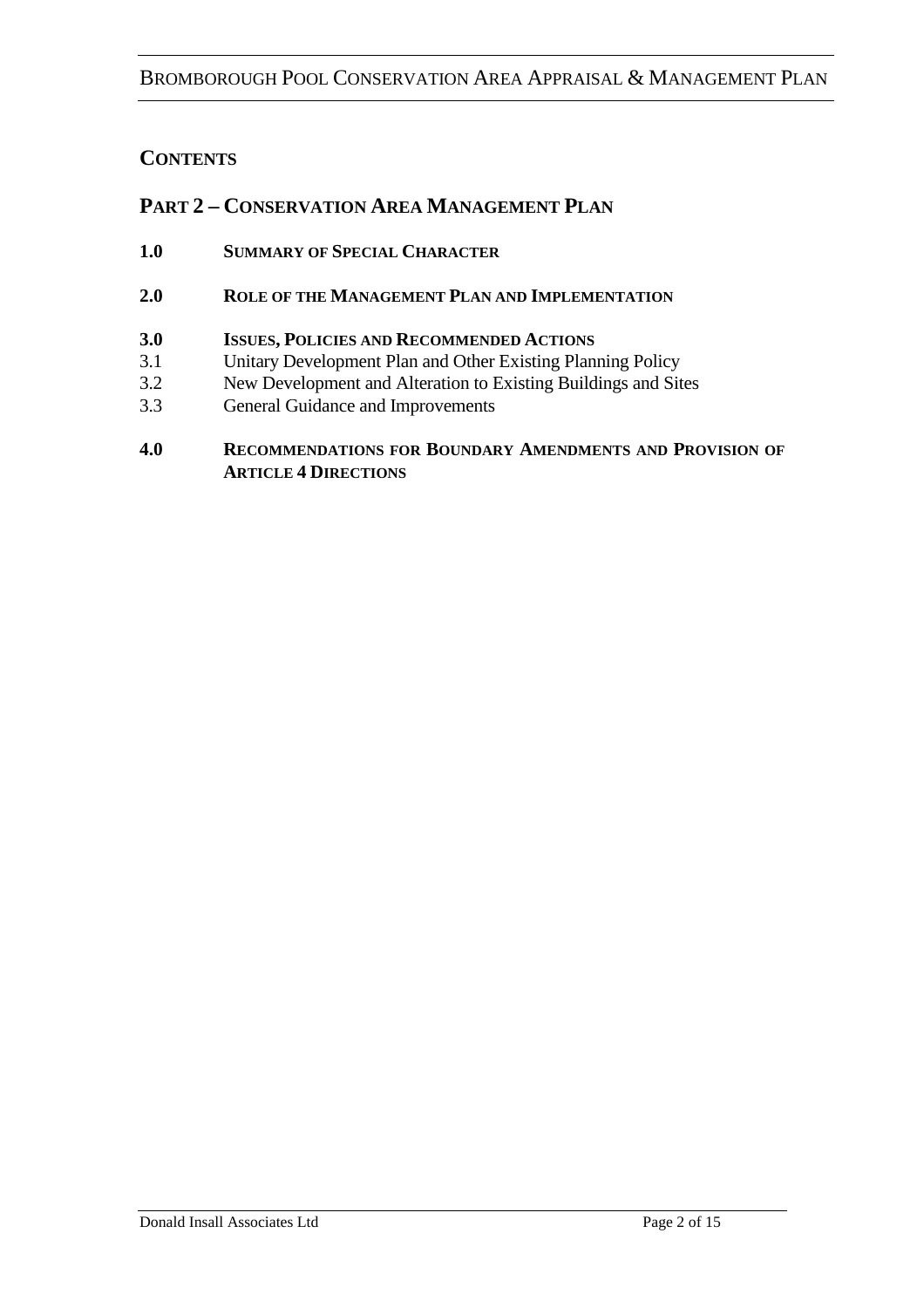# PART 2 – CONSERVATION AREA MANAGEMENT PLAN

### **1.0 SUMMARY OF SPECIAL CHARACTER**

- 1.1 The following is a list of features that are part of Bromborough Pool Conservation Area's special character:
	- Important example of a village created by wealthy industrialists that helped to revolutionise the working and living standards of its occupants.
	- Historic residential area surviving within a large industrial area.
	- 16 individual or groups of listed buildings, reflecting the high level of significance of the village.
	- The ancient site of the Court House designated as a scheduled monument and an important local history site.
	- Buildings dated back to the early 1850s.
	- Simple, but carefully detailed terraced housing
	- The architecturally interesting public buildings of the school, church, village hall and social club
	- Buildings within the area are almost entirely from the Victorian period and have escaped the wholesale alteration that has significantly damaged the character of other historic areas.
	- Residential and primary public buildings set out on a grid surrounded by open green spaces.
	- Houses are of 5 different types
	- All houses are constructed of red brick with a Welsh slate roof. Other materials are confined to the public, factory and higher status buildings.
	- Timber sliding sash windows would have featured on all of the houses. These are generally still present on all of the listed terraces and some of the semi-detached houses.
	- There are relatively few extensions within the conservation area of significant size.

### **2.0 ROLE OF THE MANAGEMENT PLAN AND IMPLEMENTATION**

- 2.1.1 At this stage of the process the Management Plan is an agenda for future action and consideration. This part of the document relies on the analysis contained in the appraisal to set out the issues and negative factors affecting both the private and public realm. As such it is the first stage in a management plan process which will refine the plan through further consultation, joint officer working and budgetary request.
- 2.1.2 It is recommended that the Appraisal, as an audit of the Conservation Area, is adopted by the Council and used as a material consideration in determining any planning applications within or visually affecting the conservation area. The Management Plan should be adopted for the time being pending further consultation with the local Conservation Area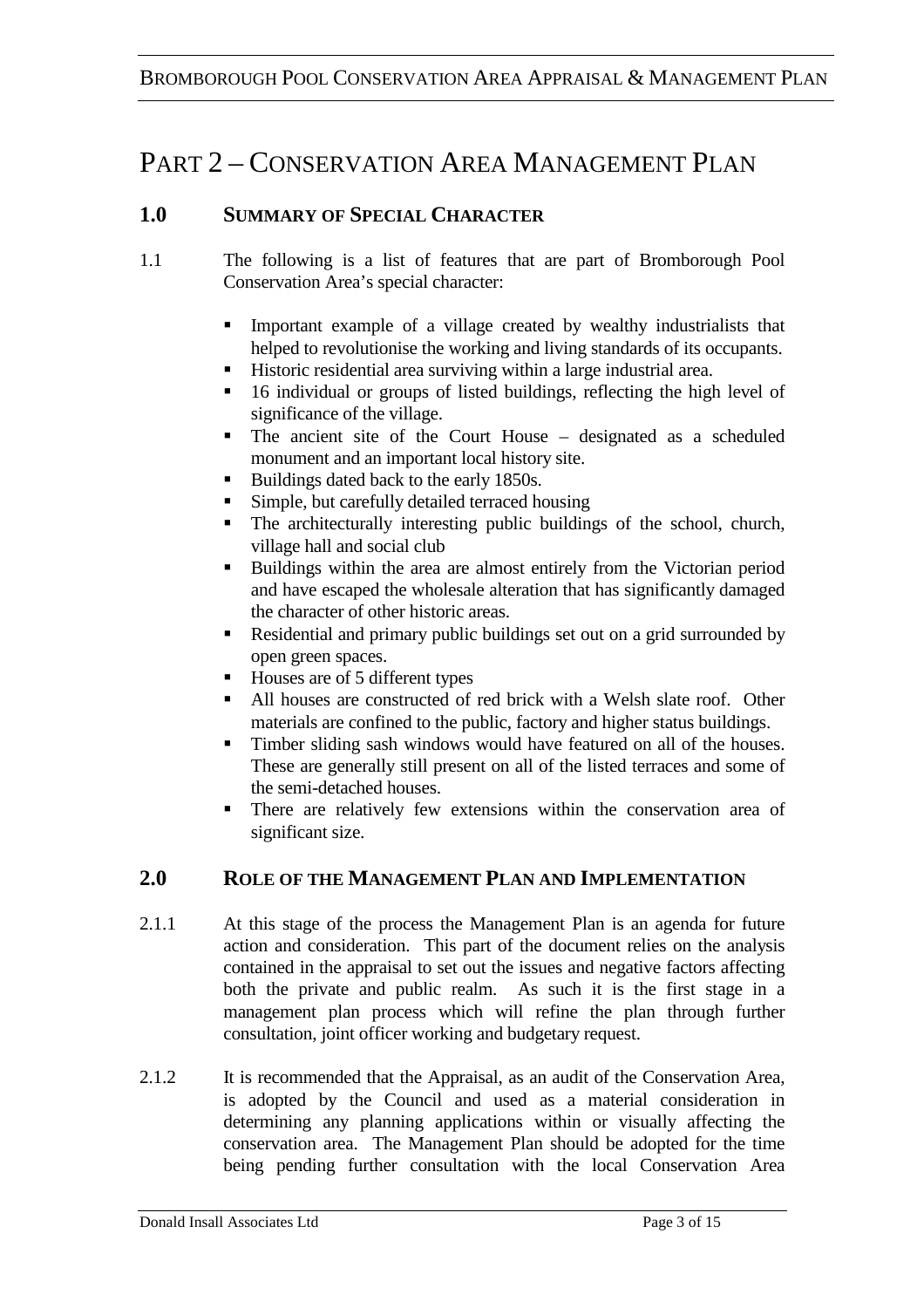Advisory Committees and further review. In accord with English Heritage guidance, the Appraisal and Management Plan should be reviewed every 5 years. This review process may be tied into that of the key Local Development Framework documents to ensure consistency in approach and referencing.

### **3.0 ISSUES, POLICIES AND RECOMMENDED ACTIONS**

#### **3.1 UNITARY DEVELOPMENT PLAN AND OTHER EXISTING PLANNING POLICY**

3.1.1 Bromborough Pool is location within an area of designated primary industrial land specifically set aside for employment purposes only. The land within the conservation area is mostly either designated as being residential or as sports grounds. The construction of buildings on land designated for sports grounds is only permitted in certain instances, as set in policies RE5 and RE6 of the UDP. Applications for planning permission would be assessed for compliance with the policies set out in Section 7 of the UDP and Policies CH1, CH2 and CH22 set out in Section 11 of the Unitary Development Plan, as well as Supplementary Guidance Note SPG36.

| DESIGNATION OF LAND WITHIN UDP                                                                                                                                                                                                                                                   |                   |
|----------------------------------------------------------------------------------------------------------------------------------------------------------------------------------------------------------------------------------------------------------------------------------|-------------------|
| <b>Issue</b>                                                                                                                                                                                                                                                                     | Location          |
| The future re-designation of land within or around the conservation area in the<br>Unitary Development Plan may be detrimental to its character or setting or may<br>have an adverse effect on potential future schemes that may lead to the<br>enhancement of the area.         | <b>Throughout</b> |
| <b>Policy</b>                                                                                                                                                                                                                                                                    |                   |
| The future re-designation of land within or around the conservation area in the Unitary Development Plan<br>should be considered in terms the effects on of its special character and setting.                                                                                   |                   |
| The future designation of the land within or immediately adjacent to the conservation area should not<br>adversely affect development that may bring about the regeneration of the area and/or the enhancement of<br>the setting of groups of buildings and the area as a whole. |                   |
| <b>Action</b>                                                                                                                                                                                                                                                                    | <b>Priority</b>   |
| Consider special character of area before any proposed changes of policy                                                                                                                                                                                                         | Mid-long-term     |

| DESIGNATION OF OPEN SPACE WITHIN THE CONSERVATION AREA                                                                                                                                                                                                                                                                                                                                                                                                                                                            |                       |
|-------------------------------------------------------------------------------------------------------------------------------------------------------------------------------------------------------------------------------------------------------------------------------------------------------------------------------------------------------------------------------------------------------------------------------------------------------------------------------------------------------------------|-----------------------|
| <b>Issue</b>                                                                                                                                                                                                                                                                                                                                                                                                                                                                                                      | Location              |
| The open spaces around the conservation area are critical as part of the<br>significance planned village. The current designation of most of the open space<br>within the conservation area as either sports grounds or residential is insufficient<br>in terms of protecting it from future development. The designation of the land to<br>the northern end of York Street as primary industrial neither benefits the area in<br>terms of protecting its setting or allowing the construction of more housing to | Existing open spaces. |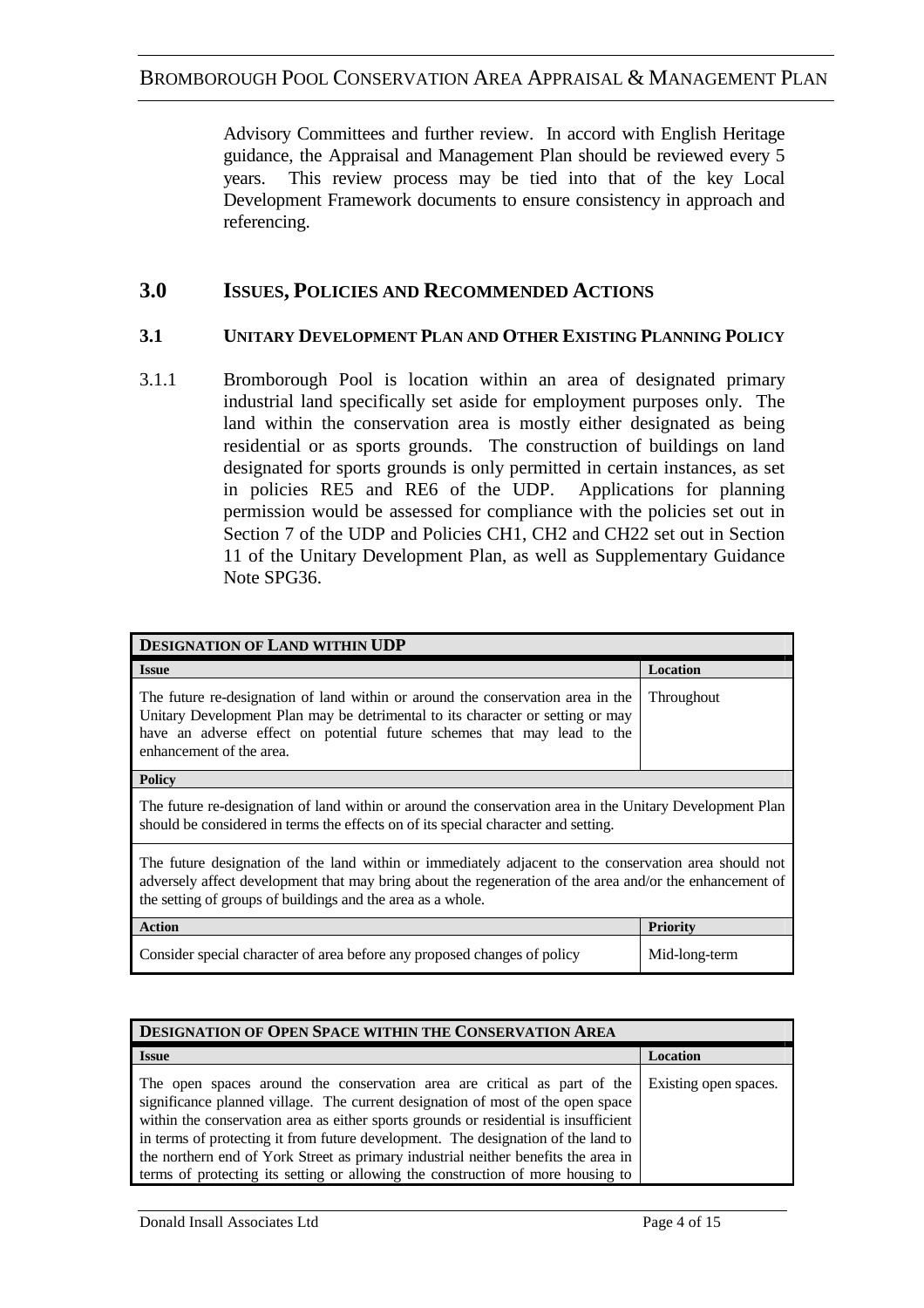| help regenerate the area.                                                                                                                                                                      |                 |
|------------------------------------------------------------------------------------------------------------------------------------------------------------------------------------------------|-----------------|
| <b>Policy</b>                                                                                                                                                                                  |                 |
| The future re-designation of land within or around the conservation area in the Unitary Development Plan<br>should be considered in terms the effects on of its special character and setting. |                 |
| The upgrading of the designation of the sports ground land should be considered or the writing of a<br>specific policy within the UDP                                                          |                 |
| The designation of land within the conservation area that is currently classified as residential but used as<br>public green space or for recreation should be reconsidered.                   |                 |
| The designation of the land to the northern end of York Street as primary industrial should be<br>reconsidered.                                                                                |                 |
| <b>Action</b>                                                                                                                                                                                  | <b>Priority</b> |
| Reconsider the designations when reviewing the UDP.                                                                                                                                            | Long-term       |

| NEIGHBOURING PRIMARY INDUSTRIAL LAND                                                                                                                                                                                                                    |                                             |
|---------------------------------------------------------------------------------------------------------------------------------------------------------------------------------------------------------------------------------------------------------|---------------------------------------------|
| <b>Issue</b>                                                                                                                                                                                                                                            | Location                                    |
| Whilst the industrial use of land around Bromborough Pool is part of its historic<br>character, the design of individual buildings and treatment of their sites can be<br>detrimental to the setting of the conservation area and its listed buildings. | Land<br>around<br>the<br>conservation area. |
| <b>Policy</b>                                                                                                                                                                                                                                           |                                             |
| The setting of the conservation area and its historic buildings should be considered in any proposals for the<br>industrial area                                                                                                                        |                                             |
| The current policy affecting the design of buildings / landscape around Bromborough Pool should be<br>reconsidered.                                                                                                                                     |                                             |
| <b>Action</b>                                                                                                                                                                                                                                           | <b>Priority</b>                             |
| Reconsider designation policy around the perimeter of the conservation area,<br>taking the opportunity to create a buffer zone or encourage lighter industry when<br>the use of the land changes.                                                       | Long-term                                   |

| <b>APPLICATION AND INTERPRETATION OF EXISTING POLICY</b>                                                                                                                                                                                                      |                   |
|---------------------------------------------------------------------------------------------------------------------------------------------------------------------------------------------------------------------------------------------------------------|-------------------|
| <b>Issue</b>                                                                                                                                                                                                                                                  | Location          |
| Policies CH1, CH2 and CH22, together with the guidance in PPG15, may not<br>always be rigorously applied during the planning process, resulting in<br>development or changes to buildings which are detrimental to the character of the<br>conservation area. | <b>Throughout</b> |
| <b>Policy recommendation</b>                                                                                                                                                                                                                                  |                   |
| Ensure that all new development within the conservation area complies with polices CH1, CH2 and CH22<br>together with the relevant sections of PPG15.                                                                                                         |                   |
| <b>Action</b>                                                                                                                                                                                                                                                 | <b>Priority</b>   |
| Rigorous inspection of planning, conservation area and listed building consent<br>applications. Improve allocated resources and knowledge of planning staff to<br>ensure that proper consideration is given to these issues in applications.                  | Immediate         |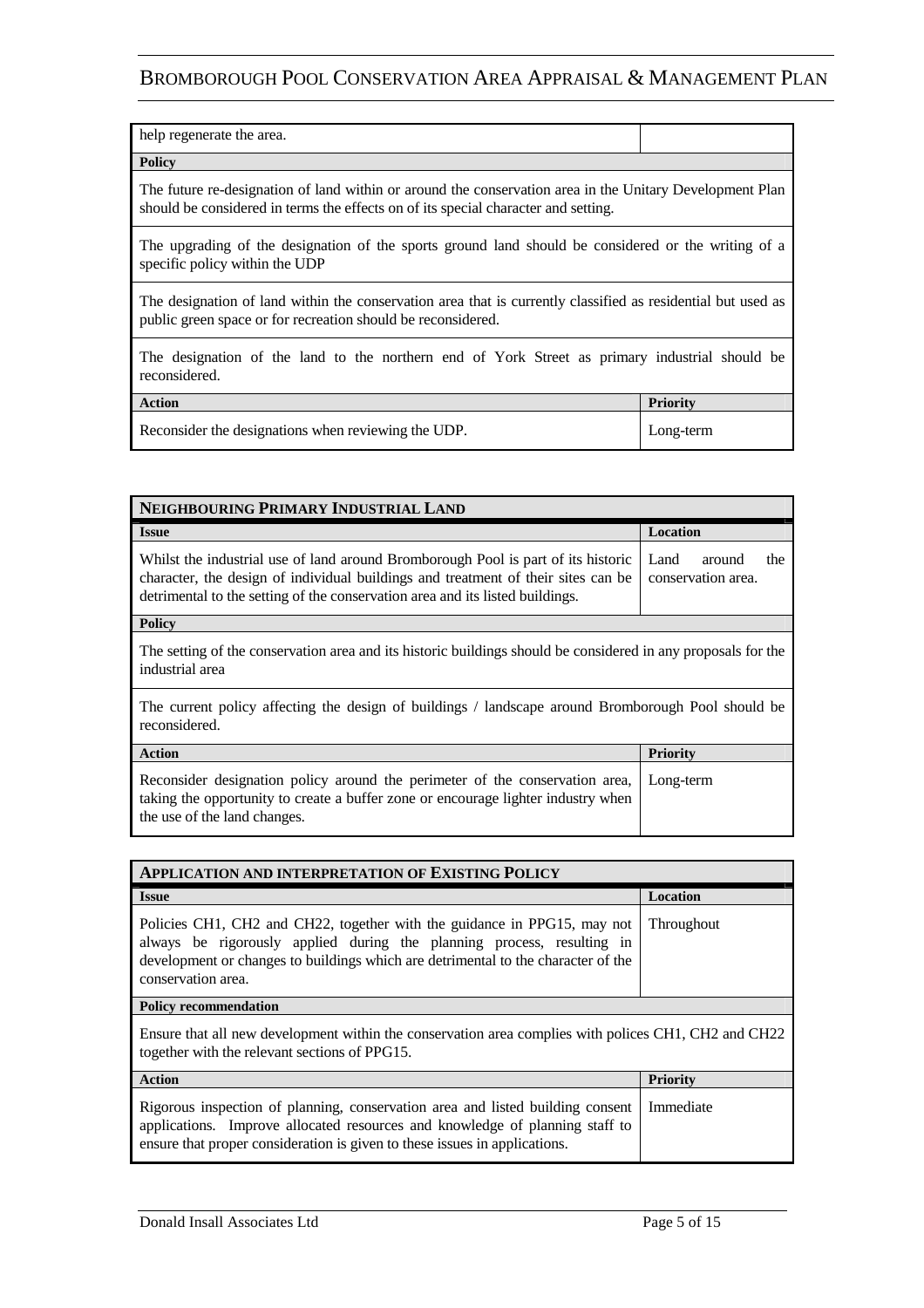#### **3.2 NEW DEVELOPMENT AND ALTERATION TO EXISTING BUILDINGS AND SITES**

3.2.1 In the event of new development being allowed under the criteria set out above, the following recommendations are made regarding the quality and character of new development, scale, materials, and effect on views:

| <b>QUALITY OF NEW BUILDINGS</b>                                                                                                                                                                                                                                             |            |
|-----------------------------------------------------------------------------------------------------------------------------------------------------------------------------------------------------------------------------------------------------------------------------|------------|
| <b>Issue</b>                                                                                                                                                                                                                                                                | Location   |
| Any potential buildings constructed within the conservation area may not be of an<br>equal quality and do not have the design attributes of the historic buildings that<br>characterise the area, therefore cannot be shown to be preserving or enhancing its<br>character. | Throughout |
| <b>Policy recommendations</b>                                                                                                                                                                                                                                               |            |

In any new development within Bromborough Pool Conservation Area, there should be presumption in favour of using traditional materials such as red brick and Welsh slate together with any distinctive local details.

Any new buildings should match the quality of materials and level of architectural design of the original buildings.

The use of contrasting modern materials of the highest quality may be appropriate if it can be satisfactorily demonstrated that they do not have an adverse effect on the setting of neighbouring existing buildings. Modern materials should not be selected purely on the basis of cost.

The use of imitation materials such as reconstituted stone or slate should not be permitted.

| <b>Action</b>                                                                                                                                                                                                                                                                    | <b>Priority</b> |
|----------------------------------------------------------------------------------------------------------------------------------------------------------------------------------------------------------------------------------------------------------------------------------|-----------------|
| Promote an understanding of the special qualities of the conservation area. Use   Immediate<br>more stringent design criteria in determining future planning applications and<br>require that all applications are accompanied by relevant design details including<br>materials |                 |

| <b>CHARACTER OF NEW BUILDINGS</b>                                                                                                                                  |          |
|--------------------------------------------------------------------------------------------------------------------------------------------------------------------|----------|
| <b>Issue</b>                                                                                                                                                       | Location |
| The appearance of any potential new buildings constructed within the Throughout<br>conservation area may be detrimental to its predominant agricultural character. |          |

#### **Policy recommendation**

In any new development within Bromborough Pool Conservation Area, there should be a strong presumption in favour of using simple building forms and detailing that characterise most of the historic houses in the area.

Any new development within Bromborough Pool Conservation Area should respect the original hierarchies of building types with more dominant, complex forms and architectural detail reserved for public buildings.

| <b>Action</b>                                                                                                                                                                                                                                             | <b>Priority</b> |
|-----------------------------------------------------------------------------------------------------------------------------------------------------------------------------------------------------------------------------------------------------------|-----------------|
| Promote an understanding of the special qualities of the conservation area. Use   Immediate<br>more stringent design criteria in determining future planning applications and<br>insist that all applications are accompanied by relevant design details. |                 |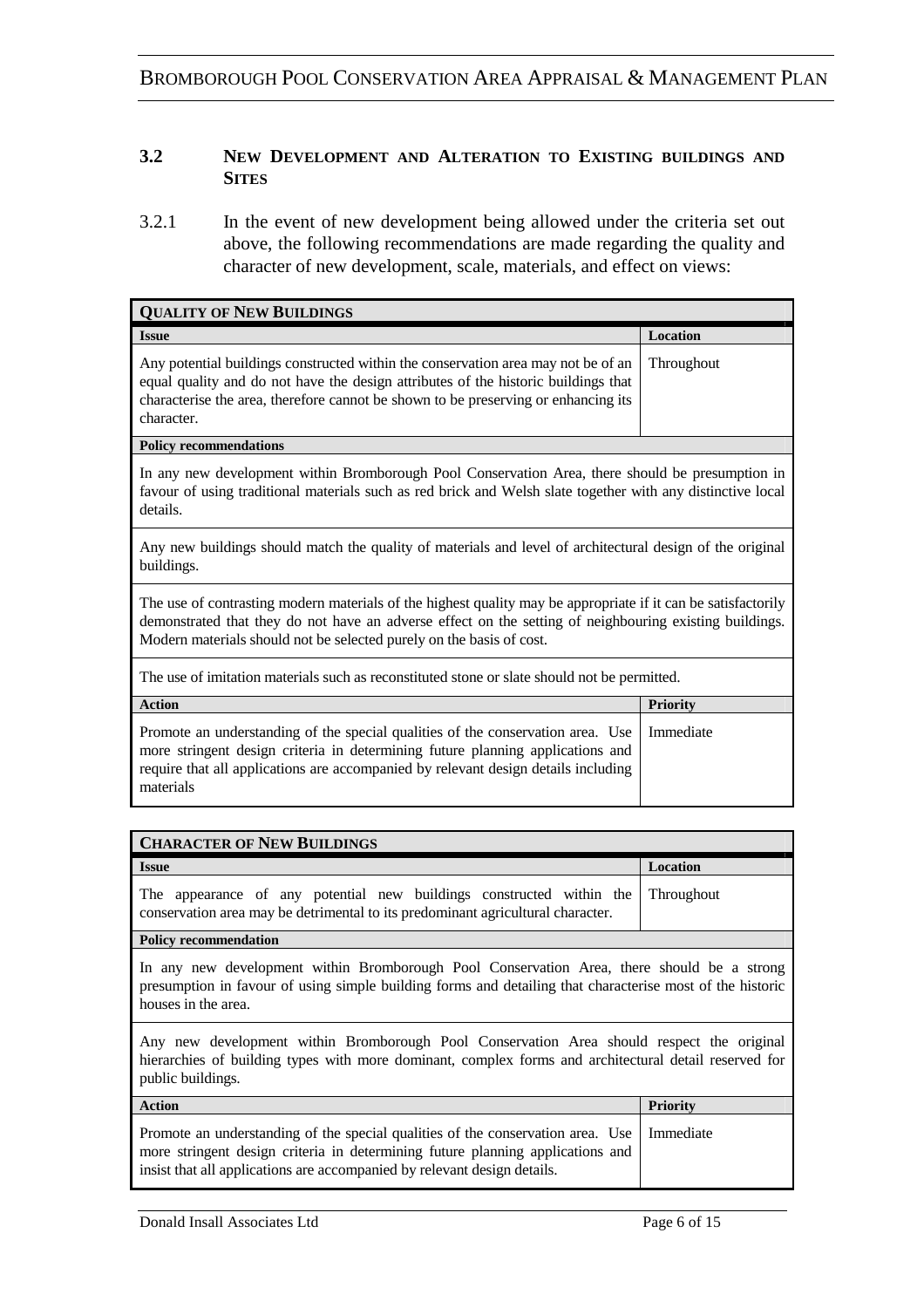| <b>SCALE, MASSING, POSITION OR PROPORTIONS OF NEW BUILDINGS</b>                                                                                                                                                                                |                   |
|------------------------------------------------------------------------------------------------------------------------------------------------------------------------------------------------------------------------------------------------|-------------------|
| <b>Issue</b>                                                                                                                                                                                                                                   | Location          |
| New buildings may detract from existing buildings in terms of their scale,<br>massing, position or proportions                                                                                                                                 | <b>Throughout</b> |
| <b>Policy recommendations</b>                                                                                                                                                                                                                  |                   |
| New buildings generally should be no higher than existing comparable buildings within their immediate<br>vicinity in terms of both their eaves and ridge heights.                                                                              |                   |
| New buildings should respect the footprint sizes of existing neighbouring buildings and their relationships<br>with each other (spacing), the road and their site boundaries.                                                                  |                   |
| New buildings should match the floor-to-ceiling heights and general proportions of existing neighbouring<br>historic buildings.                                                                                                                |                   |
| It should be demonstrated that any new buildings in or immediately around the conservation area do not<br>adversely affect its setting as a whole or the setting of any of its listed buildings.                                               |                   |
| <b>Action</b>                                                                                                                                                                                                                                  | <b>Priority</b>   |
| Promote an understanding of the special qualities of the conservation area. Use<br>more stringent design criteria in determining future planning applications and<br>require that all applications are accompanied by relevant design details. | Immediate         |

3.2.2 SPG 16 "Landscaping and New Development" and SPG 17 "Trees and Development" set out guidance on landscaping throughout the Wirral. The following are matters which have been identified as particular issues in the Bromborough Pool Conservation Area.

| <b>LANDSCAPING ASSOCIATED WITH NEW OR EXISTING BUILDINGS</b>                                                                                                                                                                                                                                 |                 |
|----------------------------------------------------------------------------------------------------------------------------------------------------------------------------------------------------------------------------------------------------------------------------------------------|-----------------|
| <b>Issue</b>                                                                                                                                                                                                                                                                                 | Location        |
| Poor or inappropriate landscaping around new buildings or extensions to existing<br>buildings can detract from the character of the area                                                                                                                                                     | Throughout      |
| <b>Policy recommendations</b>                                                                                                                                                                                                                                                                |                 |
| A detailed landscaping scheme should be submitted with any planning application for new buildings or<br>significant alteration to existing sites                                                                                                                                             |                 |
| The magnitude of necessary car parking should be considered alongside the level of occupation of any<br>proposed building. Schemes for buildings that require an extent of car parking / number of cars that will<br>detract from the character of the conservation area should be rejected. |                 |
| New buildings should preserve existing areas of mature trees and other landscaping. Where any trees are<br>removed, they should be replaced with semi-mature trees of the same or more appropriate species (e.g.<br>native).                                                                 |                 |
| <b>Action</b>                                                                                                                                                                                                                                                                                | <b>Priority</b> |
| Promote an understanding of the special qualities of the conservation area. Use<br>more stringent design criteria in determining future planning applications and<br>require that all applications are accompanied by full landscaping schemes.                                              | Immediate       |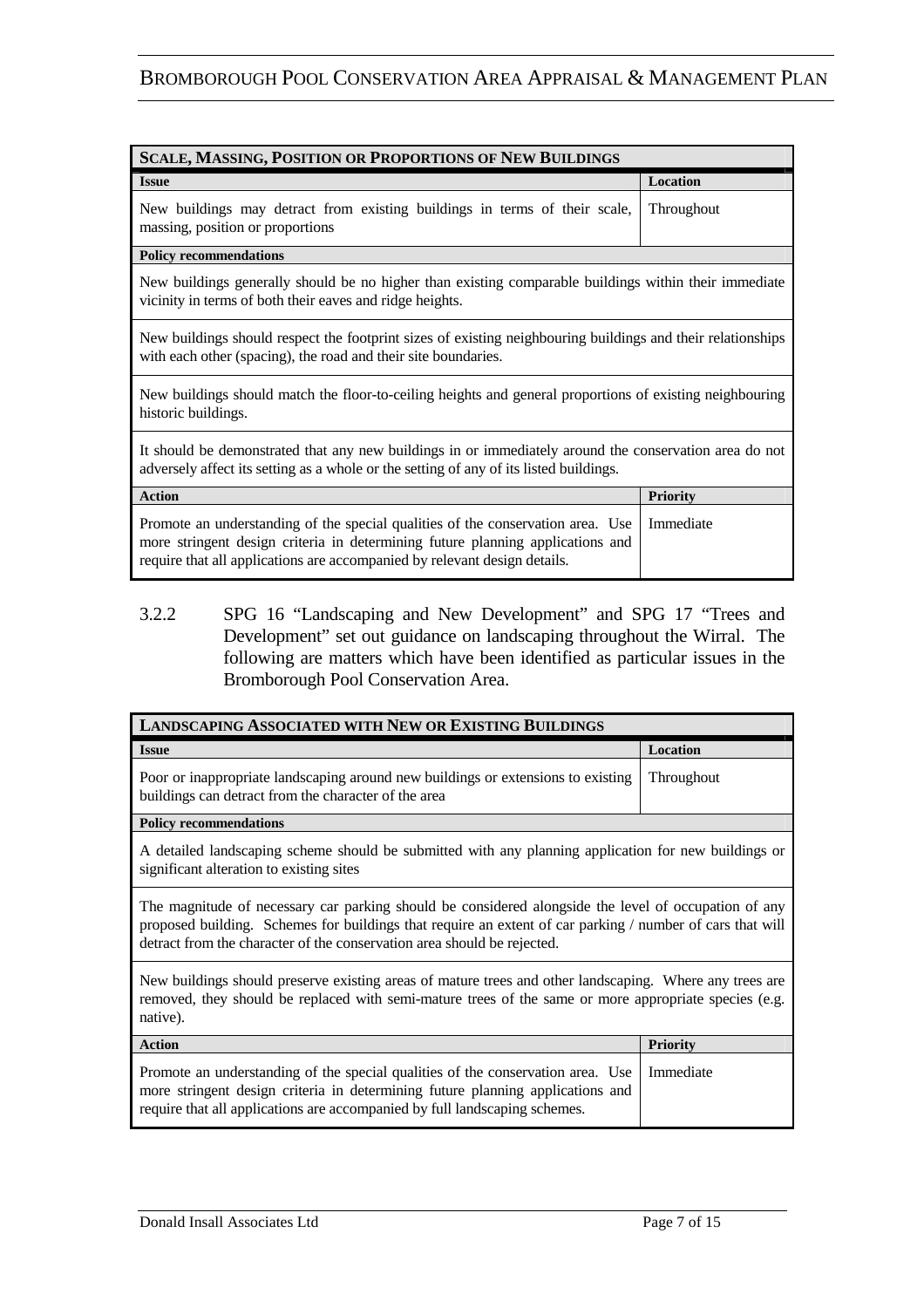| <b>Issue</b>                                                                                                                                                          | Location |
|-----------------------------------------------------------------------------------------------------------------------------------------------------------------------|----------|
|                                                                                                                                                                       |          |
| To maintain and enhance the character of the area attention needs to be paid to Throughout<br>the retention of hedges and trees and their provision where appropriate |          |

#### **Policy recommendations**

Trees and hedges which contribute to the character of the conservation area should be retained and if needing to be removed for reasons of health, replaced by trees / hedges of appropriate species and maturity.

Planting of further trees and hedges of native or other appropriate species should be promoted in locations where they enhance the setting of the conservation area.

| <b>Action</b>                                                                                                                                                                                                                                                                                                                                                  | <b>Priority</b> |
|----------------------------------------------------------------------------------------------------------------------------------------------------------------------------------------------------------------------------------------------------------------------------------------------------------------------------------------------------------------|-----------------|
| Promote an understanding of the special qualities of hedges and trees within the Immediate<br>conservation area. Use more stringent design criteria in determining future<br>planning applications and require that all applications are accompanied by full<br>landscaping schemes showing the retention of trees and hedges and any<br>replacement planting. |                 |

3.2.3 Extensions to dwellings are covered by Policy HS 11 in the UDP in terms of house extensions. The policy covers matters relating to scale, materials, design details, dormers, set backs of extensions and retention of amenity space. The following are additional matters which have been identified as particular issues in the Bromborough Pool Conservation Area

| <b>EXTENSIONS TO BUILDINGS</b>                                                                                                                                                                                                                                                                                                                                                                                                                    |                   |
|---------------------------------------------------------------------------------------------------------------------------------------------------------------------------------------------------------------------------------------------------------------------------------------------------------------------------------------------------------------------------------------------------------------------------------------------------|-------------------|
| <b>Issue</b>                                                                                                                                                                                                                                                                                                                                                                                                                                      | Location          |
| Extensions to buildings within the conservation area may detract from the<br>significance of the individual building or the setting of adjoining buildings                                                                                                                                                                                                                                                                                        | <b>Throughout</b> |
| <b>Policy Recommendations</b>                                                                                                                                                                                                                                                                                                                                                                                                                     |                   |
| Extensions to those buildings that have been shown to contribute to the conservation area should only be<br>permitted where it can be satisfactorily demonstrated that the additional structure has no adverse impact on<br>the principal elevations of the parent structure. Extensions should be subservient to the parent building                                                                                                             |                   |
| Extensions onto, or immediately affecting the road-facing elevations of the houses in Bromborough Pool<br>will not be permitted.                                                                                                                                                                                                                                                                                                                  |                   |
| The choice of the materials of the extension should be considered so as to provide the minimum visual<br>distraction from the original structure. Generally, it should be assumed that materials should match in<br>terms of colour and texture. Traditional and/or natural materials such as brick, timber and slate should be<br>used unless an alternative can be adequately justified in terms of its visual effect on the conservation area. |                   |
| Where a building has existing detrimental features, the opportunity should be taken to secure<br>improvements as part of the new building work.                                                                                                                                                                                                                                                                                                   |                   |
| There should be a strong presumption against extensions that adversely affect the balance of pairs or<br>groups of buildings which had symmetry as one of their original predominant design characteristics.                                                                                                                                                                                                                                      |                   |
| Dormers are not an acceptable addition to buildings within Bromborough Pool                                                                                                                                                                                                                                                                                                                                                                       |                   |
| <b>Action</b>                                                                                                                                                                                                                                                                                                                                                                                                                                     | <b>Priority</b>   |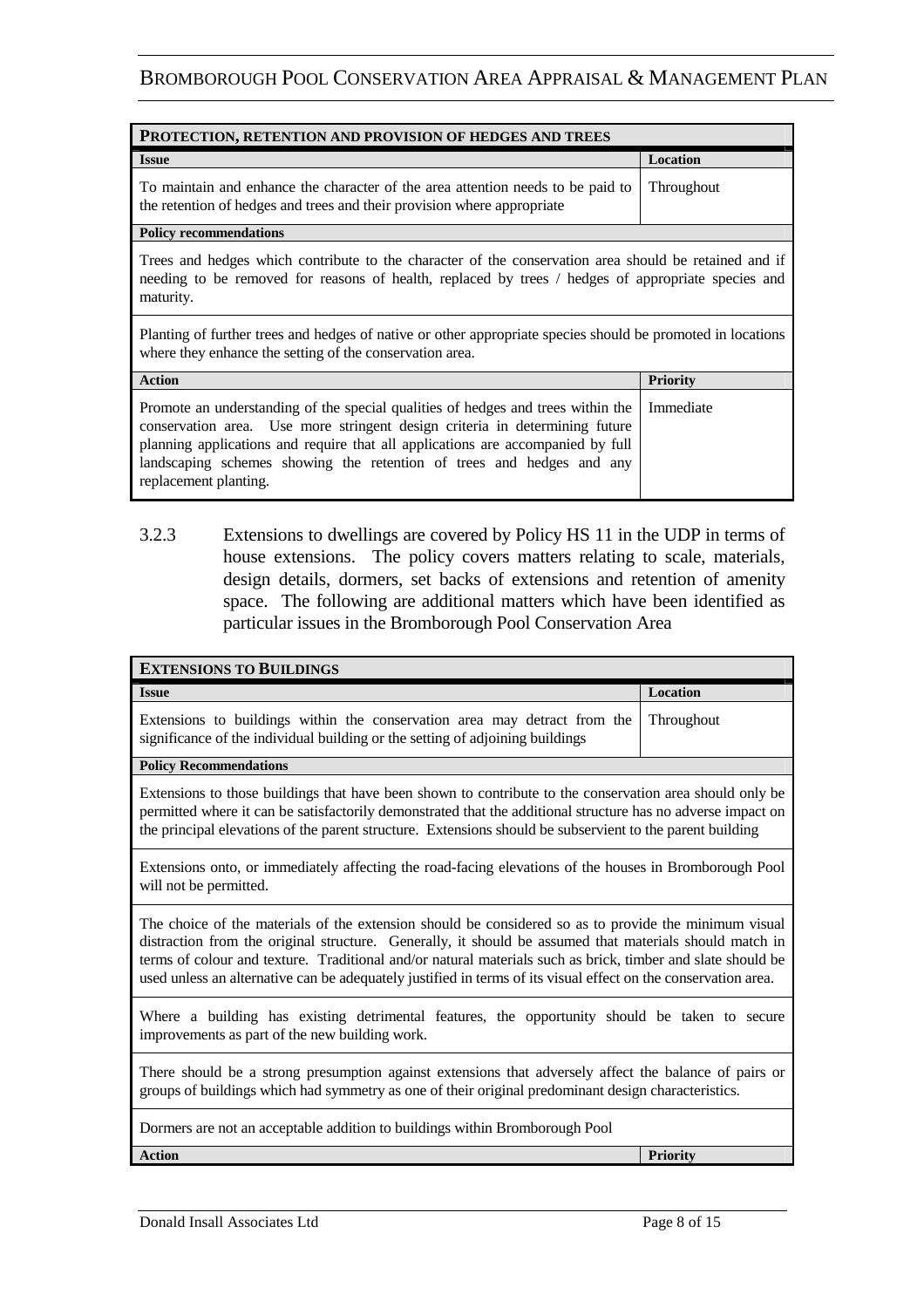| Promote an understanding of the special qualities of the conservation area. Use   Immediate |  |
|---------------------------------------------------------------------------------------------|--|
| more stringent design criteria in determining future planning applications.                 |  |

### 3.2.4 In carrying out conversions or alterations to the fabric of buildings and boundaries the following good conservation practice should be applied.

| <b>ALTERATION TO HISTORIC FABRIC</b>                                                                                                                                                                                                                                                                                                       |                              |
|--------------------------------------------------------------------------------------------------------------------------------------------------------------------------------------------------------------------------------------------------------------------------------------------------------------------------------------------|------------------------------|
| <b>Issue</b>                                                                                                                                                                                                                                                                                                                               | Location                     |
| Alterations to the historic fabric of a building can lead to the loss of some of its<br>visual history and aesthetic value and can be detrimental to the visual setting of<br>the area as a whole.                                                                                                                                         | All<br>pre-WWII<br>buildings |
| <b>Policy recommendations</b>                                                                                                                                                                                                                                                                                                              |                              |
| Where alterations can be justified to be necessary for the continued use of the building they should be<br>prioritised towards the less significant areas of the building.                                                                                                                                                                 |                              |
| Alterations should be chosen that require the least possible degree of permanent loss of or change to<br>historic fabric. For instance, secondary glazing (or slimline double-glazing - where no original glass<br>survives) should be installed in preference to the wholesale replacement of existing windows.                           |                              |
| Where replacement of existing original or early fabric is proved necessary it should always be done on a<br>like-for-like basis where possible, not exchanging materials for modern alternatives.                                                                                                                                          |                              |
| <b>Action</b>                                                                                                                                                                                                                                                                                                                              | <b>Priority</b>              |
| Promote an understanding of the special qualities of the conservation area. Use<br>more stringent design criteria in determining future planning applications and<br>require that all applications are accompanied by relevant design details. Prepare<br>guidance leaflets for local residents. Take enforcement action where appropriate | Immediate                    |

| <b>ALTERATION OR LOSS OF FEATURES ON HISTORIC BUILDINGS</b>                                                                                                                                                                                                                                                                                  |                           |
|----------------------------------------------------------------------------------------------------------------------------------------------------------------------------------------------------------------------------------------------------------------------------------------------------------------------------------------------|---------------------------|
| <b>Issue</b>                                                                                                                                                                                                                                                                                                                                 | Location                  |
| Alterations to or loss of specific features on historic buildings can be detrimental<br>to the character of the individual building and the area as a whole.                                                                                                                                                                                 | All pre-WWII<br>buildings |
| <b>Policy recommendation</b>                                                                                                                                                                                                                                                                                                                 |                           |
| Existing original or early features should be retained if at all possible. Where their replacement is<br>necessary, it should be on a like-for-like basis in terms of materials and design. Any changes to primary<br>features such as windows, doors, chimneys and boundary walls should be carefully considered by the local<br>authority. |                           |
| <b>Action</b>                                                                                                                                                                                                                                                                                                                                | <b>Priority</b>           |
| Promote an understanding of the special qualities of the conservation area. Use<br>more stringent design criteria in determining future planning applications and<br>require that all applications are accompanied by relevant design details. Prepare<br>guidance leaflets for local residents. Take enforcement action where appropriate.  | Immediate                 |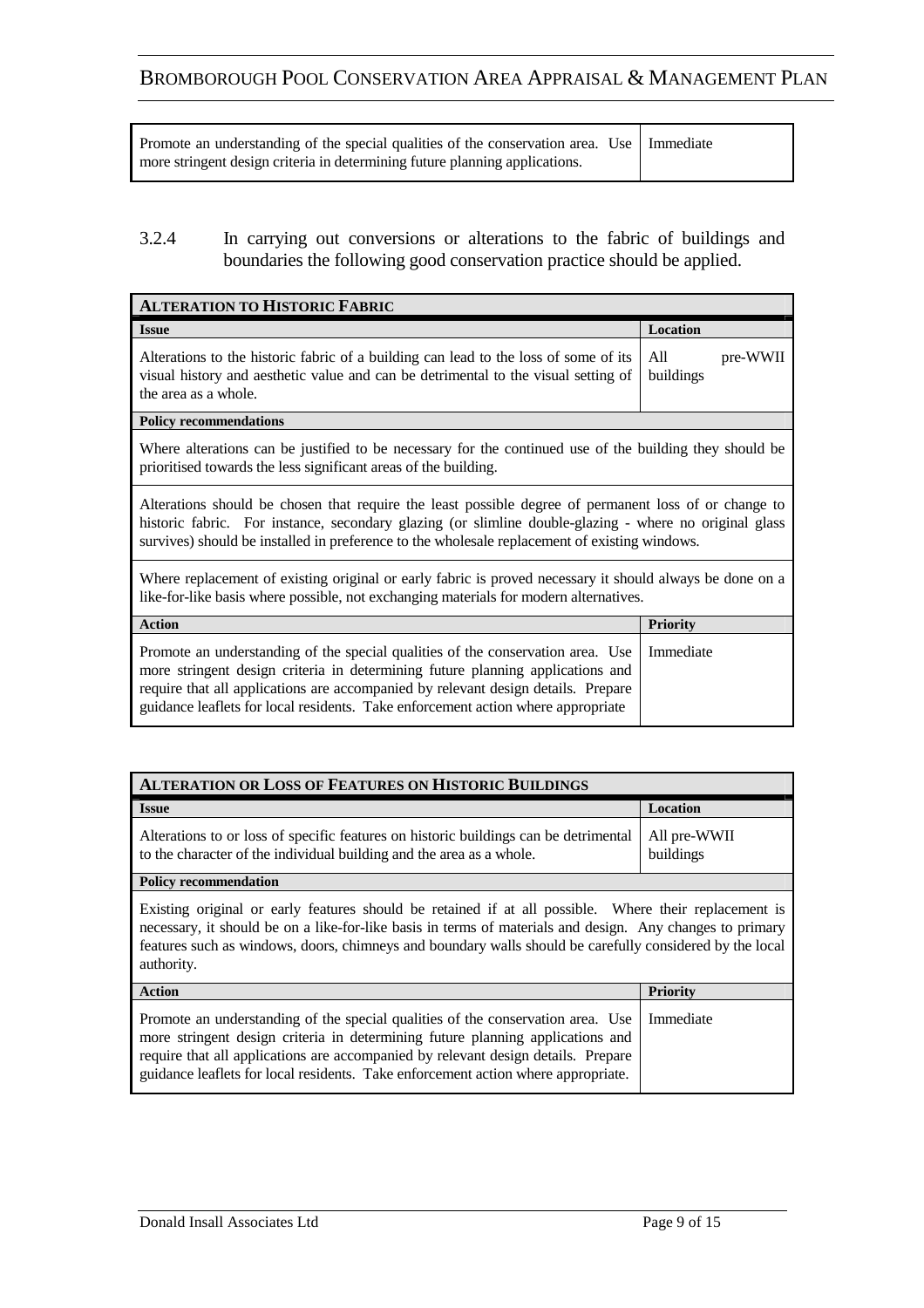| <b>INSTALLATION OF NEW FIXTURES</b>                                                                                                                                                                                                                                                                                                           |               |
|-----------------------------------------------------------------------------------------------------------------------------------------------------------------------------------------------------------------------------------------------------------------------------------------------------------------------------------------------|---------------|
| <b>Issue</b>                                                                                                                                                                                                                                                                                                                                  | Location      |
| The installation of new fixtures, such as aerials, satellite dishes, rooflights and<br>ventilators, generally detracts from the character of the individual building and<br>the area as a whole. Particular care should be taken in the use and location of<br>microgeneration equipment to minimise intrusion on the building or its setting | All buildings |

#### **Policy recommendation**

The installation of rooflights into existing roof slopes should not generally be permitted. In the limited instances where they may be appropriate, it must be demonstrated that they are not visible from public areas or adversely affect the setting of other buildings. Any rooflights installed should be of a 'conservation' type and fixed flush with the roof covering.

Building owners should be strongly encouraged to only install satellite dishes and aerials in positions not visible from public areas or adversely affect the setting of other buildings.

Building owners should be strongly encouraged not to install ventilators and other fixtures onto roof slopes or prominent elevations. Where they are absolutely necessary their visual impact should be minimised in terms of their location, number, size and design.

Whilst microgeneration of energy is to be encouraged in terms of conservation principles, the impact on buildings and their settings within the conservation area should be minimised by careful positioning in parts and areas not visible from public locations.

| <b>Action</b>                                                                                                                                                                                                                                                                                                                                            | <b>Priority</b> |
|----------------------------------------------------------------------------------------------------------------------------------------------------------------------------------------------------------------------------------------------------------------------------------------------------------------------------------------------------------|-----------------|
| Promote an understanding of the special qualities of the conservation area. Use   Short term<br>more stringent design criteria in determining future planning applications and<br>require that all applications are accompanied by relevant design details. Prepare<br>guidance leaflets for local residents. Take enforcement action where appropriate. |                 |

| <b>LOSS OR ALTERATION TO BOUNDARY WALLS</b>                                                                                                                                                                          |                   |  |
|----------------------------------------------------------------------------------------------------------------------------------------------------------------------------------------------------------------------|-------------------|--|
| <b>Issue</b>                                                                                                                                                                                                         | <b>Location</b>   |  |
| The loss of or alteration to original / early boundary walls and railings would<br>adversely affect the character of the conservation area.                                                                          | <b>Throughout</b> |  |
| <b>Policy recommendation</b>                                                                                                                                                                                         |                   |  |
| All existing historic boundary walls and railings should be retained. Alteration as part of any planning<br>permission should only be permitted in exceptional circumstances and when fully justified and mitigated. |                   |  |
| <b>Action</b>                                                                                                                                                                                                        | <b>Priority</b>   |  |
| Promote an understanding of the special qualities of the conservation area.<br>Prepare guidance leaflets for local residents. Take enforcement action where<br>appropriate.                                          | Immediate         |  |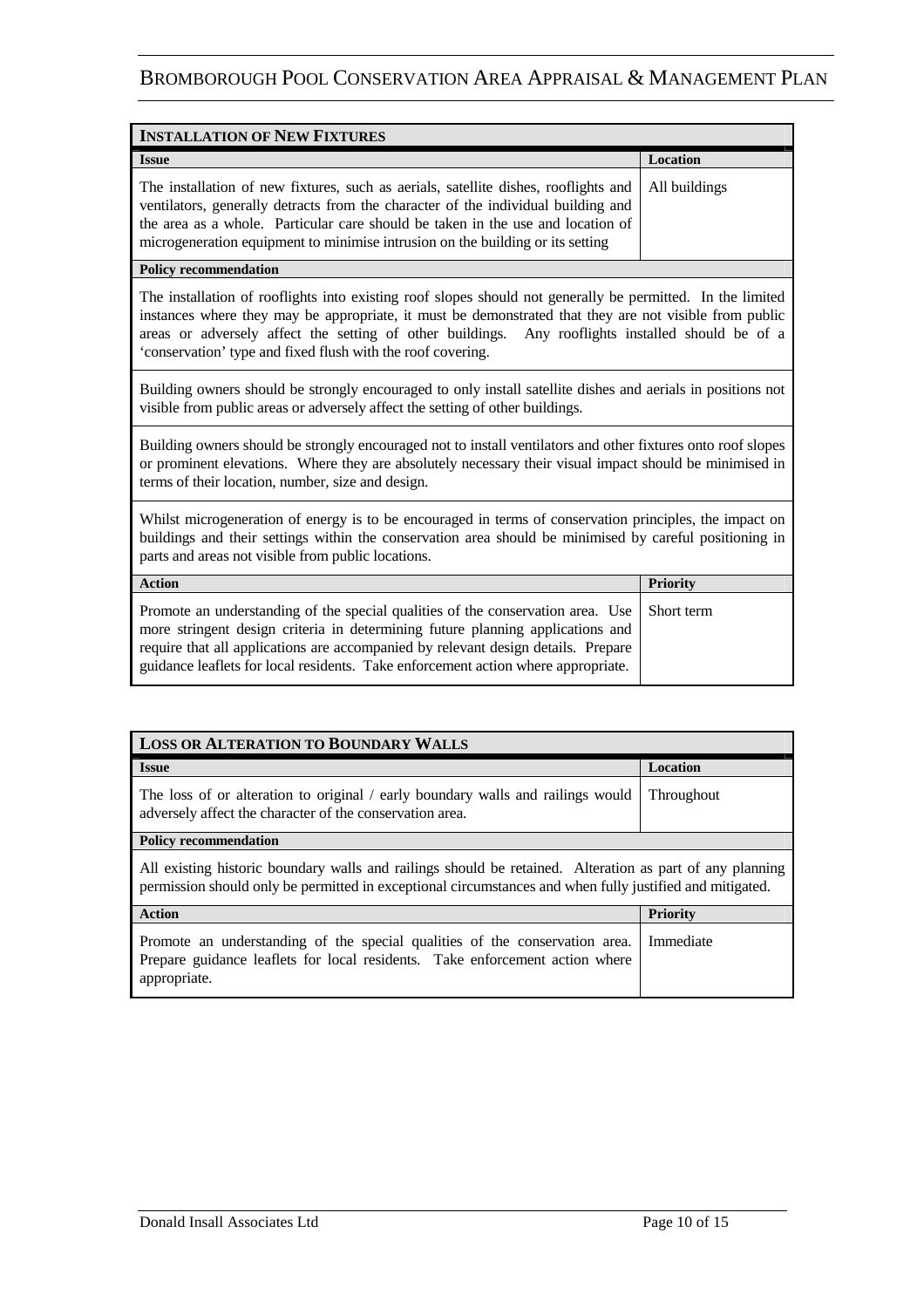| <b>ARTICLE 4 DIRECTIONS</b>                                                                                                                                                                                                         |                                                                                                |  |
|-------------------------------------------------------------------------------------------------------------------------------------------------------------------------------------------------------------------------------------|------------------------------------------------------------------------------------------------|--|
| <b>Issue</b>                                                                                                                                                                                                                        | <b>Location</b>                                                                                |  |
| Small scale alterations to buildings in the conservation area can lead to a gradual<br>and progressive loss to its character. Article 4 directions bring such alterations<br>under control as matters requiring planning permission | All unlisted buildings<br>shown<br>to<br>be<br>contributing to<br>the<br>character of the area |  |
| <b>Policy recommendation</b>                                                                                                                                                                                                        |                                                                                                |  |
| Maintain Article 4 directions in respect of windows and doors; roof coverings and roof features; colour and<br>surface treatment of elevations; and boundary walls                                                                  |                                                                                                |  |
| <b>Action</b>                                                                                                                                                                                                                       | Priority                                                                                       |  |
| Promote an understanding of the special qualities of the conservation area,<br>reassess the current provision and extent of Article 4 directions.                                                                                   | Short to mid-term                                                                              |  |

#### **GENERAL GUIDANCE AND IMPROVEMENTS**

3.3.1 The following are recommendations relating to building condition, management of the public realm, highway matters, and involvement of local groups in securing improvements to the Conservation Area. They have major implications in terms of staff resource and finance but are set out as an agenda for future action.

| <b>CONDITION OF INDIVIDUAL SITES AND BUILDINGS</b>                                                                                                                                                                                                                                                                                                                                                      |                      |  |
|---------------------------------------------------------------------------------------------------------------------------------------------------------------------------------------------------------------------------------------------------------------------------------------------------------------------------------------------------------------------------------------------------------|----------------------|--|
| <b>Issue</b>                                                                                                                                                                                                                                                                                                                                                                                            | Location             |  |
| The condition of an individual site or building can be detrimental to the<br>appearance of the area and may set a poor example to other owners.                                                                                                                                                                                                                                                         | Throughout           |  |
| <b>Policy recommendations</b>                                                                                                                                                                                                                                                                                                                                                                           |                      |  |
| The local authority should serve Section 215 notices on owners of buildings or land whose condition<br>adversely affects the amenity of the area, requiring them to remedy the detriments or face the necessary<br>costs for the local authority to do so.                                                                                                                                              |                      |  |
| Under section 54 of the Planning (Listed Buildings and Conservation Areas) Act 1990, urgent works<br>notices should be used to secure emergency or immediate repairs on any unoccupied building (or part of a<br>building) within a conservation area where it adversely affects the character of the area. Where the<br>building is unlisted a direction from the Secretary of State will be required. |                      |  |
| Prepare a guidance leaflet and issue to all residents within the conservation area explaining the benefits of<br>good, regular maintenance and appropriate repair techniques.                                                                                                                                                                                                                           |                      |  |
| <b>Action</b>                                                                                                                                                                                                                                                                                                                                                                                           | <b>Priority</b>      |  |
| Regularly visit the conservation area, noting any sites or buildings in a poor<br>condition. Serve relevant notices where appropriate. Preparation of guidance<br>leaflet.                                                                                                                                                                                                                              | Immediate to midterm |  |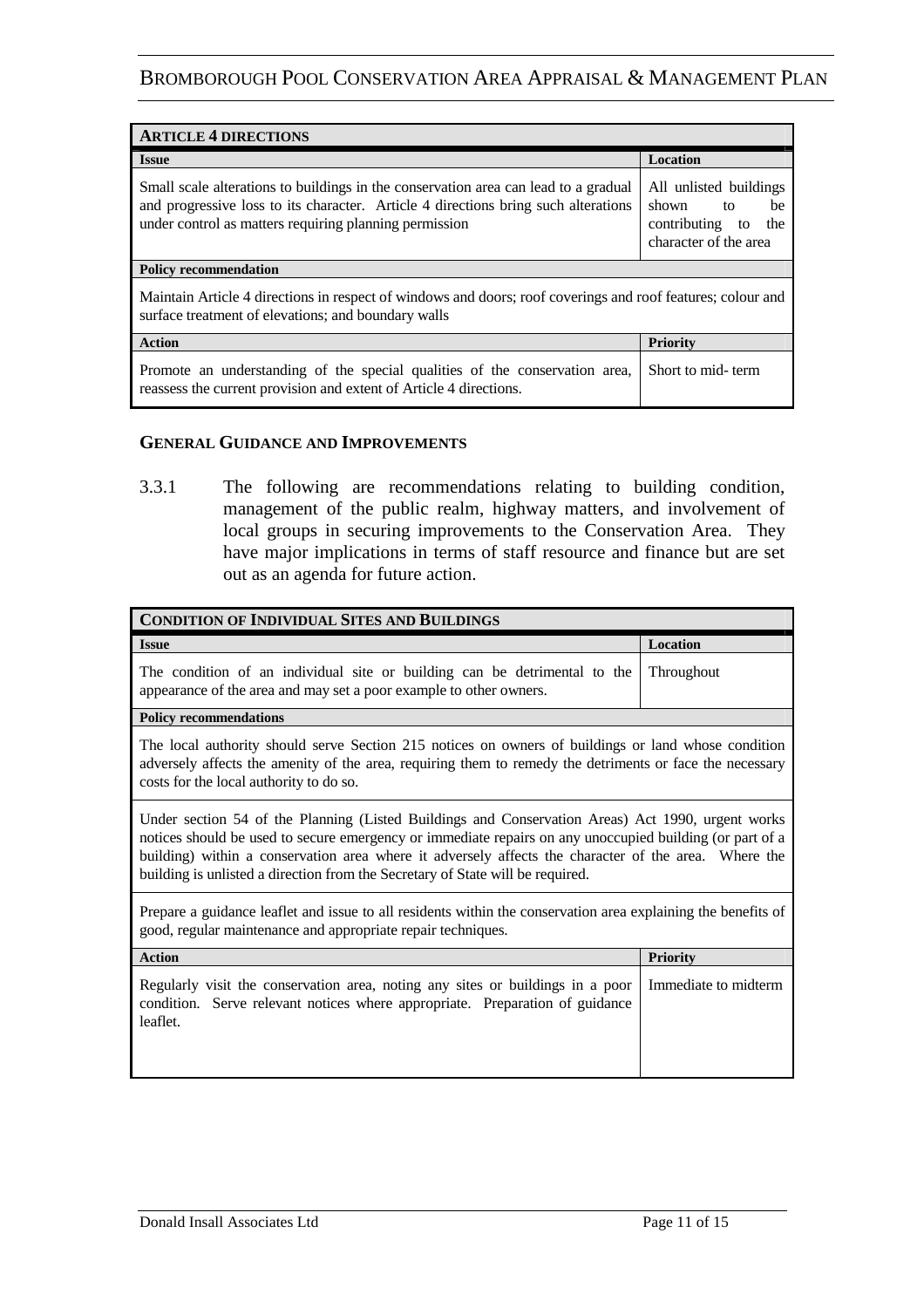| <b>CONDITION / MAINTENANCE OF EXISTING PUBLIC REALM AREAS</b>                                                                                                                                          |                 |
|--------------------------------------------------------------------------------------------------------------------------------------------------------------------------------------------------------|-----------------|
| <b>Issue</b>                                                                                                                                                                                           | <b>Location</b> |
| The existing public realm areas may be insufficiently maintained and act as a<br>poor example to conservation area residents.                                                                          |                 |
| <b>Policy recommendation</b>                                                                                                                                                                           |                 |
| The existing public realm areas should be maintained and where necessary replanted / resurfaced to a<br>standard that befits the conservation area and enhances the setting of the existing buildings. |                 |
| Action                                                                                                                                                                                                 | <b>Priority</b> |
| Improve maintenance regimes and make necessary physical improvements where<br>necessary.                                                                                                               | Short-term      |

| <b>DETRIMENTAL CHANGES TO LISTED BUILDINGS</b>                                                                                                                                                                                                                                                                                                          |                    |
|---------------------------------------------------------------------------------------------------------------------------------------------------------------------------------------------------------------------------------------------------------------------------------------------------------------------------------------------------------|--------------------|
| <b>Issue</b>                                                                                                                                                                                                                                                                                                                                            | Location           |
| There have in the past been a number of detrimental changes to listed buildings,<br>such as replacement windows and doors and installation of satellite dishes. These<br>are not only detrimental to the appearance of the individual buildings and their<br>immediate setting, but they are also setting a poor precedent to other building<br>owners. | Listed buildings   |
| <b>Policy recommendation</b>                                                                                                                                                                                                                                                                                                                            |                    |
| Owners of listed buildings should be notified of unauthorised changes to their buildings. Where evidence<br>is available, (e.g. in the form of dated photographs) enforcement should be taken to ensure the<br>reinstatement of the original fabric unless retrospective consent can be given.                                                          |                    |
| <b>Action</b>                                                                                                                                                                                                                                                                                                                                           | <b>Priority</b>    |
| Carry out a survey of all buildings, photographing them and noting any changes.<br>Notify building owners of unauthorised changes and take necessary enforcement<br>Where changes are unenforceable and not attributed to the current<br>action.<br>owners, the potential for grant-funded reinstatement should be investigated.                        | Short to mid-term. |

| <b>DETRIMENTAL CHANGES TO UNLISTED BUILDINGS</b>                                                                                                                                                                                                                                                                           |                                                                        |  |
|----------------------------------------------------------------------------------------------------------------------------------------------------------------------------------------------------------------------------------------------------------------------------------------------------------------------------|------------------------------------------------------------------------|--|
| <b>Issue</b>                                                                                                                                                                                                                                                                                                               | <b>Location</b>                                                        |  |
| There are a number of instances of detrimental changes to un-listed buildings,<br>such as insertion of replacement windows and doors. These are not only<br>detrimental to the appearance of the individual buildings and their immediate<br>setting, but they are also setting a poor precedent to other building owners. | Un-listed<br>buildings<br>which contribute to<br>the conservation area |  |
| <b>Policy recommendation</b>                                                                                                                                                                                                                                                                                               |                                                                        |  |
| Through example, encouragement and necessary invocation of the Article 4 Direction, promote the<br>reinstatement of historic features.                                                                                                                                                                                     |                                                                        |  |
| <b>Action</b>                                                                                                                                                                                                                                                                                                              | <b>Priority</b>                                                        |  |
| A guidance leaflet should be issued explaining the benefits of reinstatement<br>works.                                                                                                                                                                                                                                     | Mid-term                                                               |  |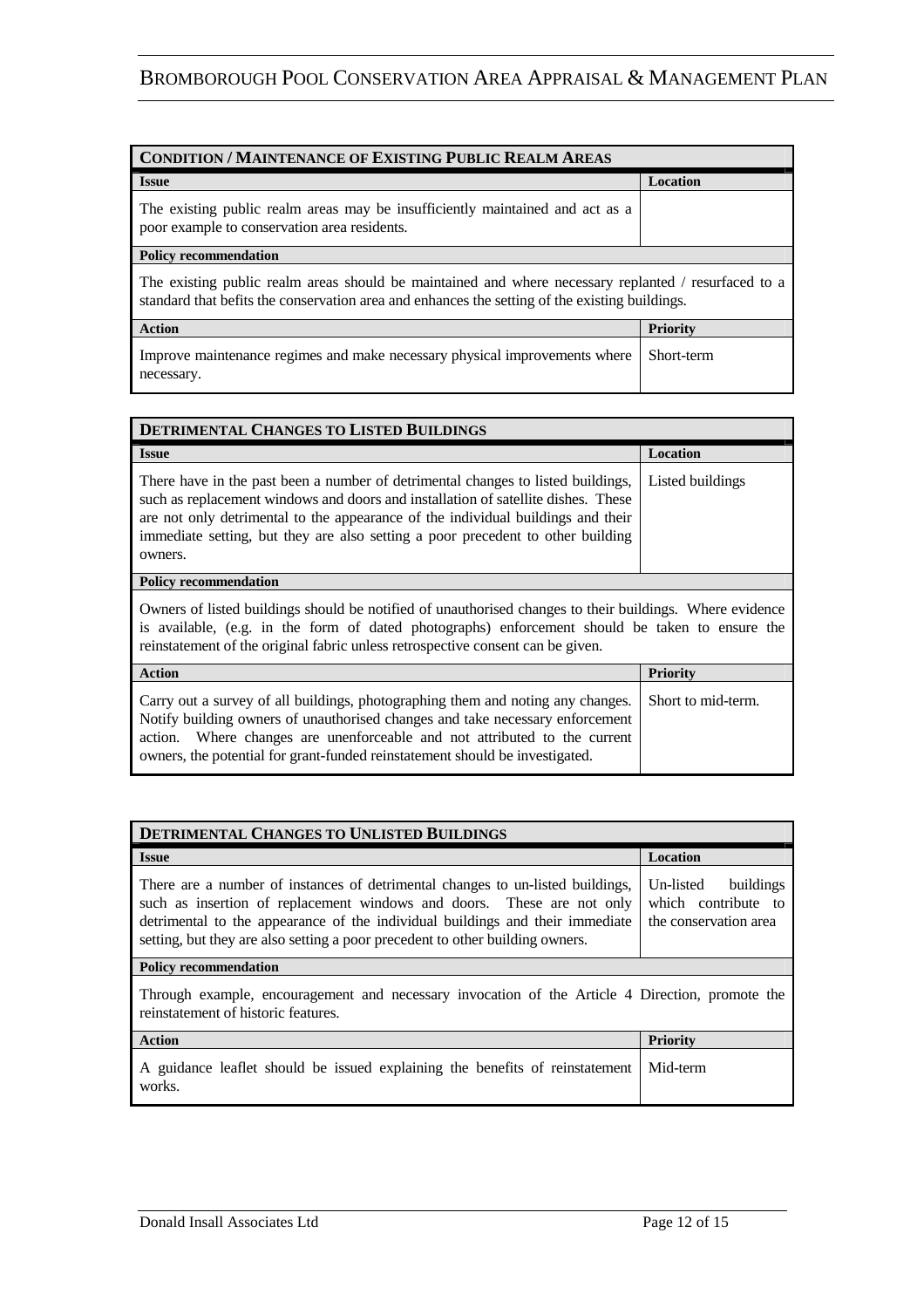| <b>CHANGES TO FABRIC OF UNLISTED BUILDINGS</b>                                                                                                                                     |                                                                        |  |
|------------------------------------------------------------------------------------------------------------------------------------------------------------------------------------|------------------------------------------------------------------------|--|
| <b>Issue</b>                                                                                                                                                                       | <b>Location</b>                                                        |  |
| The character of unlisted building may be threatened by future changes to historic<br>fabric.                                                                                      | buildings<br>Un-listed<br>which contribute to<br>the conservation area |  |
| <b>Policy recommendation</b>                                                                                                                                                       |                                                                        |  |
| Through example, encouragement and extended control, promote good conservation practice for older<br>buildings and sympathetic change to more recent buildings.                    |                                                                        |  |
| <b>Action</b>                                                                                                                                                                      | <b>Priority</b>                                                        |  |
| Continue to operate Article 4 directions to protect unlisted features of interest. A<br>guidance leaflet should be issued explaining the benefits of retaining historic<br>fabric. | Short to mid-term                                                      |  |

| HIGHWAYS MARKINGS AND SIGNAGE                                                                                                                                                                                                                |                     |  |
|----------------------------------------------------------------------------------------------------------------------------------------------------------------------------------------------------------------------------------------------|---------------------|--|
| <b>Issue</b>                                                                                                                                                                                                                                 | <b>Location</b>     |  |
| Highway markings and signage can be visually intrusive and detrimental to its<br>character and appearance. Future highways features, such as speed control<br>measures may be visually obtrusive and of an inappropriate design / materials. | Roads and pavements |  |
| <b>Policy recommendations</b>                                                                                                                                                                                                                |                     |  |
| Reconsider all existing signage, highways features and markings and make necessary improvements to<br>enhance the character of the area, whilst maintaining / enhancing the safety of all village users.                                     |                     |  |
| Ensure that all future highways features, such as speed control measures, railings etc are proven to be<br>necessary and are of an appropriate design and constructed of appropriate materials.                                              |                     |  |
| <b>Action</b>                                                                                                                                                                                                                                | <b>Priority</b>     |  |
| Carry out an assessment of existing signage, highways features and markings in<br>terms of their impact on the character of the area. Obtain advice on appropriate<br>alternatives (e.g. narrower lines etc).                                | Mid-term            |  |

| PUBLIC AWARENESS AND CONTRIBUTION                                                                                                                                                                                                                                                 |          |  |
|-----------------------------------------------------------------------------------------------------------------------------------------------------------------------------------------------------------------------------------------------------------------------------------|----------|--|
| <b>Issue</b>                                                                                                                                                                                                                                                                      | Location |  |
| Residents are often inadequately aware of the purpose of a conservation area, the<br>benefits designation may have to them and how they may influence its future.<br>The skills and expertise of local residents groups, individuals or major<br>landowners may be underutilised. |          |  |
| <b>Policy recommendations</b>                                                                                                                                                                                                                                                     |          |  |

Make conservation area information readily available to residents, using for instance existing notice boards to publicise boundaries and making appraisals / managements available in local libraries (or other well used public buildings) / on the internet.

Encourage the involvement of amenity groups and stakeholders for the area to help preserve its special character and to instigate enhancements where appropriate. Residents groups may be particularly useful in the recording of the area in terms of its present day character and historical development.

Encourage dialogue between local residents groups and major landowners to promote enhancement and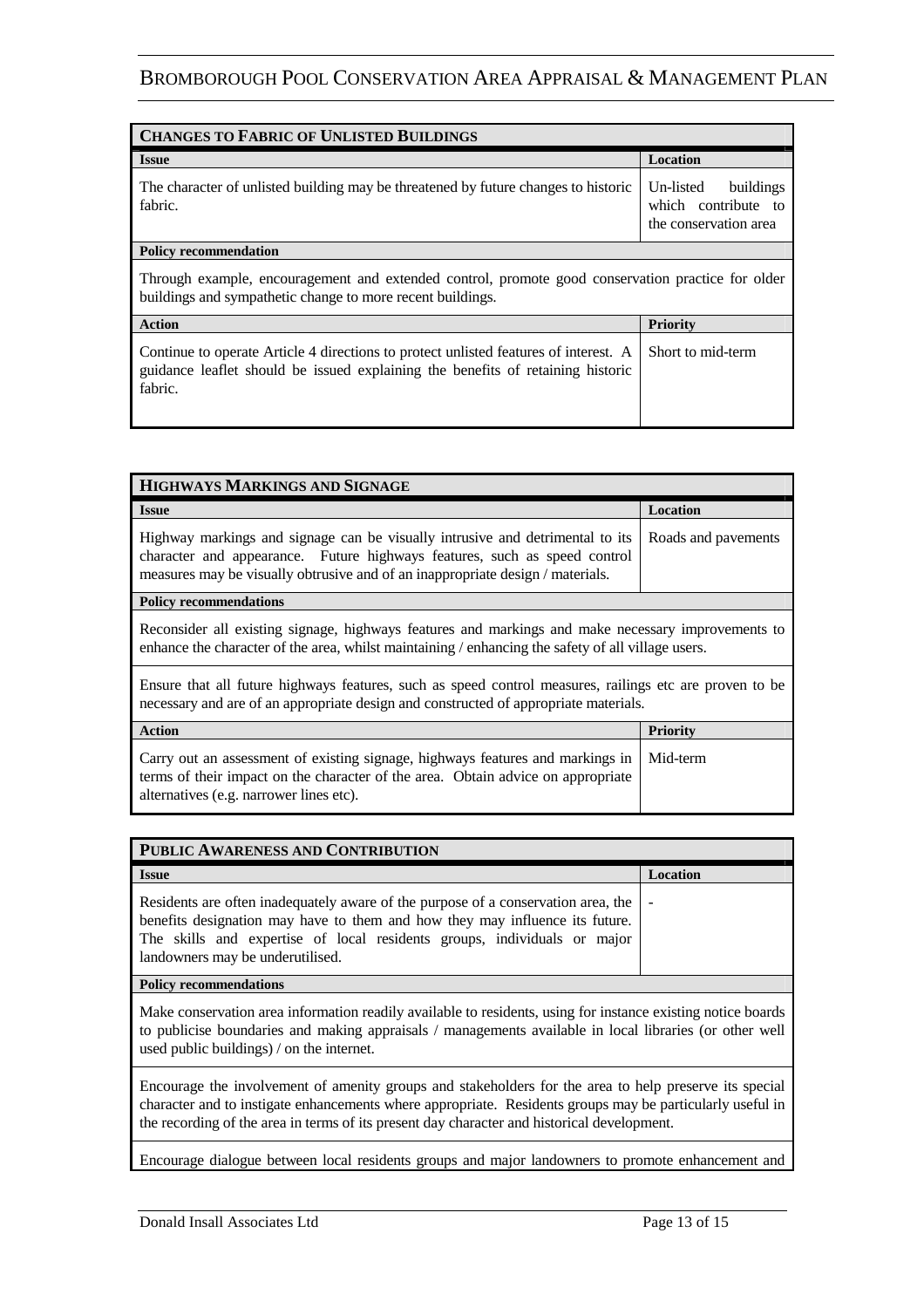| maintenance works within the conservation area.                         |                 |  |
|-------------------------------------------------------------------------|-----------------|--|
| <b>Action</b>                                                           | <b>Priority</b> |  |
| Dialogue between local authority, residents groups and major landowners | Immediate       |  |

### **4.0 RECOMMENDATIONS FOR BOUNDARY AMENDMENTS AND PROVISION OF ARTICLE 4 DIRECTIONS**

#### **4.1 BOUNDARY AMENDMENT**

- 4.1.1 The current boundary roughly follows the extent of the original village and covers the vast majority of buildings of interest within the immediate area. The boundary is fairly clearly defined by the roads and ownership boundaries, wherever it is practical to do so. It is therefore recommended that the boundary does not change.
- 4.1.2 However, it is recognised that development outside the conservation area has a considerable and often detrimental effect on the setting of its historic buildings. The setting of the conservation area and its listed buildings has not been adequately considered in the recent past when planning applications have been determined. It is therefore recommended that a 'buffer zone' is agreed that will define the area from which development is likely to affect the appearance of the conservation area. The plan in appendix D shows an area approximately 200m wider than the conservation area. Within this agreed buffer zone planning applications for any new developments would need to demonstrate that they do not adversely affect the character of the conservation area and that adequate steps (e.g. planting) have been undertaken to preserve its appearance. Under section 67 of the Planning (Listed Buildings and Conservation Areas) Act 1990 and as stated in section 2.17 of PPG15, the local authority should then publish a notice of all applications within this area, as they would be deemed to affect the setting of the listed buildings. Local residents would therefore also have a greater opportunity to comment on ay applications.

#### **4.2 ARTICLE 4 DIRECTIONS**

- 4.2.1 The Town and Country Planning (General Permitted Development) Order 1995 allows building owners to carry out a range of minor developments without planning consent subject to limits and conditions. These 'permitted development' rights are automatically limited within conservation areas: restrictions include the addition of dormer windows, various types of cladding, the erection of satellite dishes fronting a highway and the reduction in the size of extensions.
- 4.2.2 Article 4 of the General Permitted Development Order enables local authorities to withdraw some specified permitted development rights on buildings or land, such as removal of a chimney, changes around the front